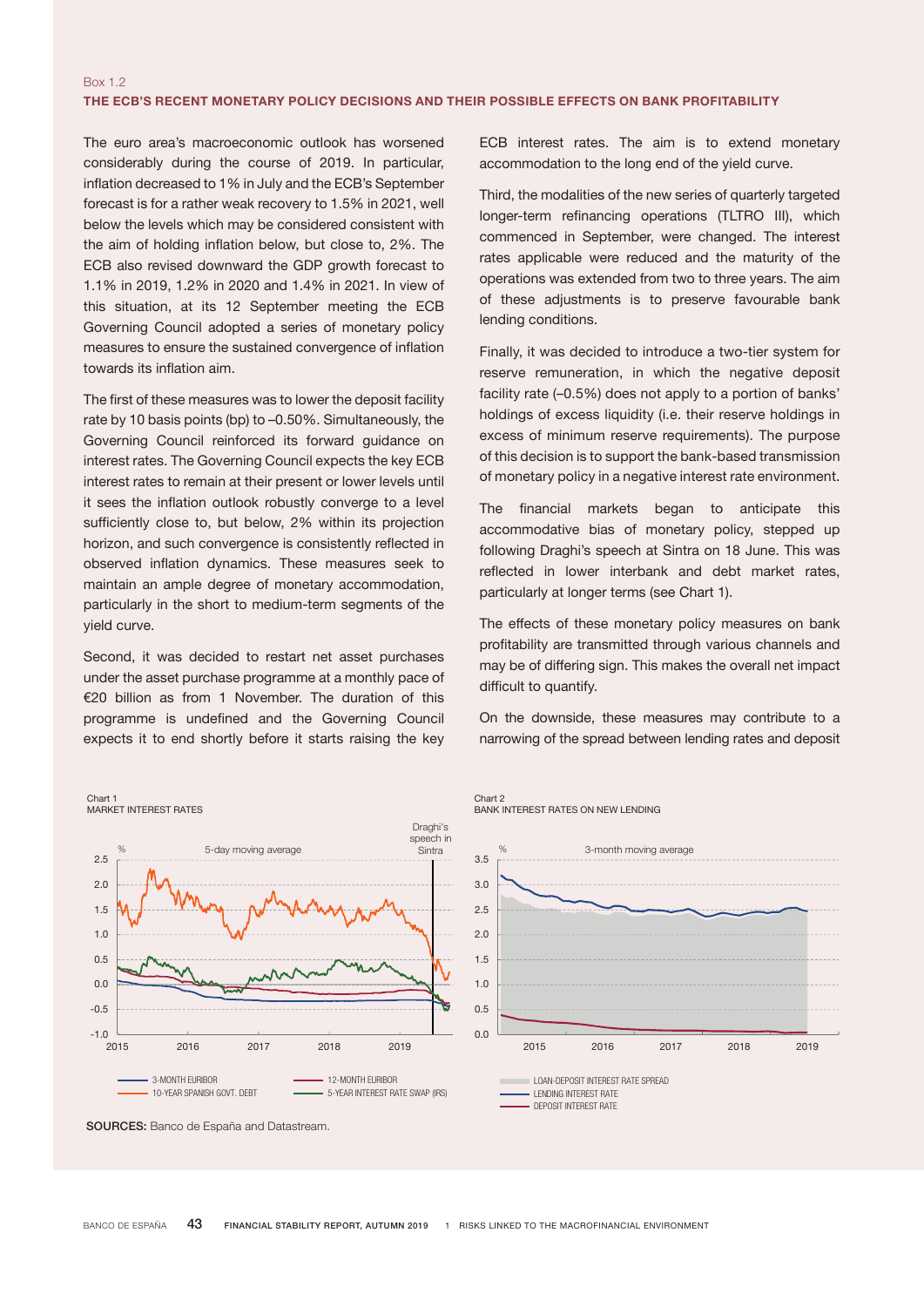## Box 1.2 THE ECB'S RECENT MONETARY POLICY DECISIONS AND THEIR POSSIBLE EFFECTS ON BANK PROFITABILITY (cont'd)





SOURCES: Banco de España and Datastream.

rates. Indeed, falls in market interest rates may be expected to pass through to the return on lending to a greater extent than to the cost of deposits, since the latter has practically no room left before it turns negative. The remuneration of loans at variable interest rates, which accounts for a notable proportion of medium and longterm loans, will progressively adjust to the new prices as they are adjusted in line with changes in the reference indices (this usually occurs with a lag of less than one year).

Furthermore, if the decreases pass through to new transactions, as usually occurs, there will also be a cut in the average remuneration of assets through this channel. In previous bouts of interest rate cuts, the impact of the fall in loan remuneration was largely counteracted by a decrease in the cost of deposits. Indeed, the loan-deposit spread remained very stable both in new lending and in outstanding balances (see Charts 2 and 3). In fact, in the latter it has even widened somewhat in recent years, reflecting the favourable effect of the lower NPLs and the higher relative weight of consumer credit, with its wider margins. However, on this occasion the accommodative bias of monetary policy might be expected to cause the loan-deposit spread to narrow because there is little room to further reduce the average cost of deposits, since it is already near to zero.

Moreover, there is abundant theoretical and empirical evidence that, in a low interest rate environment, financial intermediaries may opt for more risky transactions in a quest for higher returns. $<sup>1</sup>$  This is what is known as the</sup> "credit risk-taking channel" of monetary policy and it suggests that, to correctly assess the impact that measures of this type have on returns, it is necessary to take into account the risk incurred and, in any event, to keep a close eye on risk-taking, so that macroprudential measures can be taken if risk grows excessively.

On the upside, the monetary easing should help to improve economic activity and stimulate the flow of credit. The cost of wholesale bank funding has decreased significantly, coinciding with the intensification of the expansionary monetary policy, and in this case the value of zero does not act as a lower limit. Indeed, the average cost of some financing instruments, such as covered bonds, is now negative (see Chart 4). The lower cost of wholesale funding will also prompt the issuance of securities forming part of MREL (minimum required eligible liabilities), which banks must hold so that, in the event of resolution, they can be recapitalised by bail-in rather than bail-out.

Additionally, it should be taken into account that two measures approved by the ECB Governing Council

<sup>1</sup> See, for example, D. Martínez Miera and R. Repullo (2017): "Search for yield", Econometrica, 85, pp. 351-378, or G. Jiménez, S. Ongena, J. L. Peydró and J. Saurina (2014): "Hazardous times for monetary policy: What do 23 million loans say about the impact of monetary policy on credit risk-taking?", Econometrica 82, pp. 463-505.